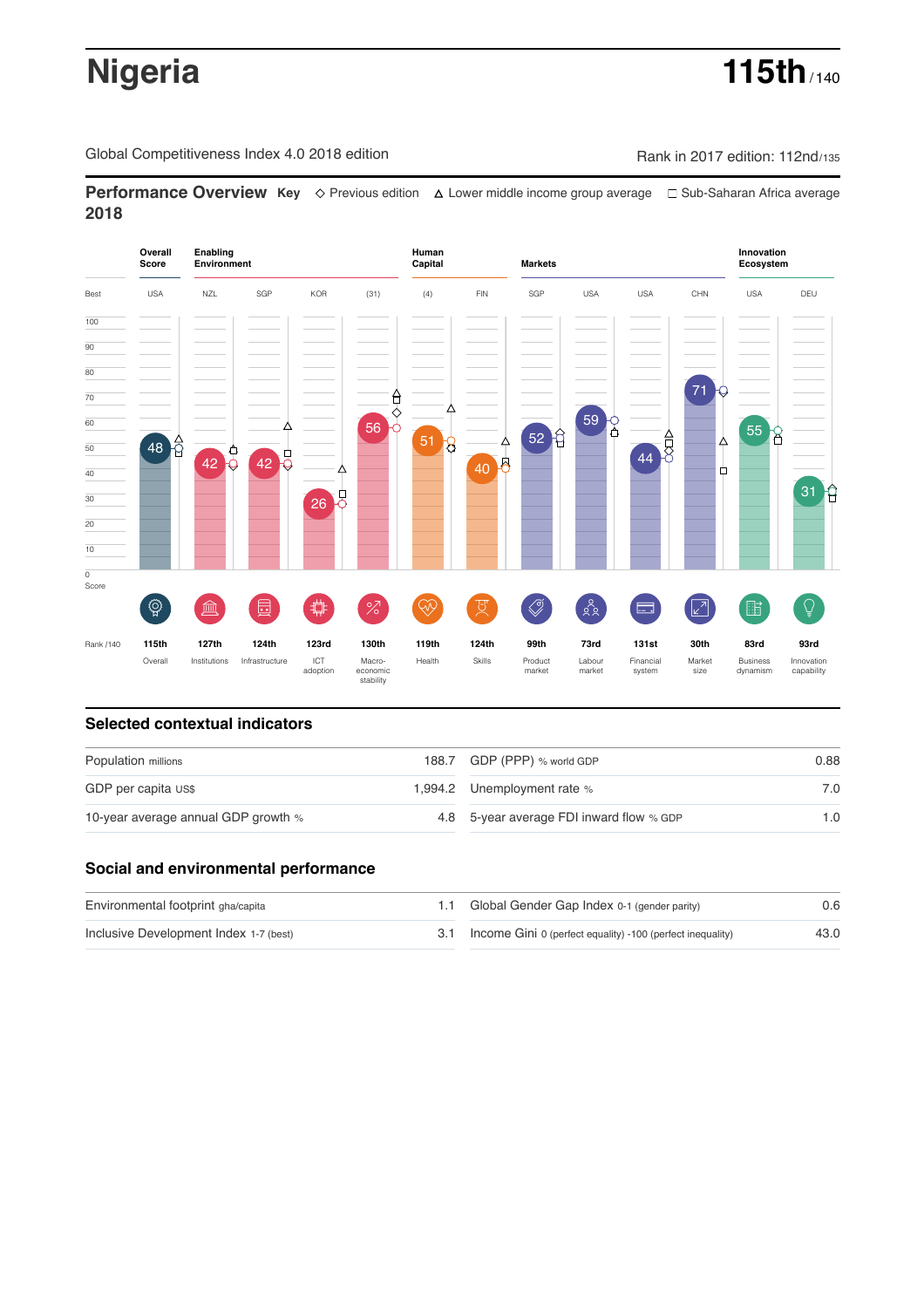## **Nigeria 115th**/140

| <b>Index Component</b>                                                   | Value    | Score *              | Rank/140 | <b>Best Performer</b>       |
|--------------------------------------------------------------------------|----------|----------------------|----------|-----------------------------|
| 寙<br>Pillar 1: Institutions 0-100 (best)                                 |          | 41.7 ↑               | 127      | <b>New Zealand</b>          |
| 1.01 Organized crime 1-7 (best)                                          | 3.9      | 47.5 ↓               | 115      | Finland                     |
| 1.02 Homicide rate /100,000 pop.                                         | 9.8      | $68.3 =$             | 114      | Multiple (9)                |
| 1.03 Terrorism incidence 0 (very high) -100 (no incidence)               | 0.0      | 0.0                  | 139      | Multiple (24)               |
| 1.04 Reliability of police services 1-7 (best)                           | 2.9      | $31.2 +$             | 129      | Finland                     |
| 1.05 Social capital 0-100 (high)                                         | 54.2     | 54.2 ↑               | 46       | Australia                   |
| 1.06 Budget transparency 0-100 (best)                                    | 38.5     | $38.5 =$             | 110      | Multiple (2)                |
| 1.07 Judicial independence 1-7 (best)                                    | 3.1      | $35.4 +$             | 97       | Finland                     |
| 1.08 Efficiency of legal framework in challenging regulations 1-7 (best) | 2.5      | $25.2 +$             | 121      | Finland                     |
| 1.09 Freedom of the press 0-100 (worst)                                  | 37.4     | 62.6 ↑               | 96       | Norway                      |
| 1.10 Burden of government regulation 1-7 (best)                          | 2.7      | 28.6 ↓               | 119      | Singapore                   |
| 1.11 Efficiency of legal framework in settling disputes 1-7 (best)       | 2.9      | $31.7 +$             | 111      | Singapore                   |
| 1.12 E-Participation Index 0-1 (best)                                    | 0.48     | 48.3 ↑               | 104      | Multiple (3)                |
| 1.13 Future orientation of government 1-7 (best)                         | 2.8      | $30.3 \text{ A}$     | 121      | Singapore                   |
| 1.14 Incidence of corruption 0-100 (best)                                | 27.0     | 27.0 ↓               | 125      | New Zealand                 |
| 1.15 Property rights 1-7 (best)                                          | 3.7      | 45.3 ↓               | 113      | Finland                     |
| 1.16 Intellectual property protection 1-7 (best)                         | 3.1      | $35.3 +$             | 129      | Finland                     |
| 1.17 Quality of land administration 0-30 (best)                          | 7.4      | 24.7 ተ               | 121      | Singapore                   |
| 1.18 Strength of auditing and reporting standards 1-7 (best)             | 4.5      | 59.0 ↓               | 77       | Finland                     |
| 1.19 Conflict of interest regulation 0-10 (best)                         | 7.0      | $70.0 =$             | 23       | Multiple (2)                |
| 1.20 Shareholder governance 0-10 (best)                                  | 6.3      | $63.0 =$             | 45       | Kazakhstan                  |
| 囩<br>Pillar 2: Infrastructure 0-100 (best)                               |          | 42.3 ↑               | 124      | Singapore                   |
| 2.01 Road connectivity index 0-100 (best)                                | 66.6     | $66.6 =$             | 64       | <b>United States</b>        |
| 2.02 Quality of roads 1-7 (best)                                         | 2.4      | $23.4 +$             | 132      | Singapore                   |
| 2.03 Railroad density km of roads/square km                              | 4.1      | $10.3 =$             | 75       | Multiple (20)               |
| 2.04 Efficiency of train services 1-7 (best)                             | 1.7      | 11.3 $\uparrow$      | 127      | Switzerland                 |
| 2.05 Airport connectivity score                                          | 26,395.1 | 43.2 ↑               | 78       | Multiple (8)                |
| 2.06 Efficiency of air transport services 1-7 (best)                     | 3.1      | 34.5 $\sqrt{ }$      | 128      | Singapore                   |
| 2.07 Liner Shipping Connectivity Index 0-157.1 (best)                    | 20.0     | 20.0 ↓               | 64       | Multiple (4)                |
| 2.08 Efficiency of seaport services 1-7 (best)                           | 2.5      | $25.3 \downarrow$    | 124      | Singapore                   |
| 2.09 Electrification rate % pop.                                         | 60.6     | 60.6 $\uparrow$      | 114      | Multiple (66)               |
| 2.10 Electric power transmission and distribution losses % output        | 16.7     | 86.7 ↓               | 102      | Multiple (9)                |
| 2.11 Exposure to unsafe drinking water % pop.                            | 43.4     | 57.8 ↑               | 131      | Multiple (23)               |
| 2.12 Reliability of water supply 1-7 (best)                              | 2.0      | 16.1 ↓               | 137      | Switzerland                 |
| Pillar 3: ICT adoption 0-100 (best)                                      |          | 26.2 ↑               | 123      | Korea, Rep.                 |
| 3.01 Mobile-cellular telephone subscriptions /100 pop.                   | 75.9     | 63.3 $\sqrt{ }$      | 124      | Multiple (68)               |
| 3.02 Mobile-broadband subscriptions /100 pop.                            | 19.9     | n/a                  | 126      | <b>United Arab Emirates</b> |
| 3.03 Fixed-broadband Internet subscriptions /100 pop.                    | 0.0      | $0.1 \div$           | 136      | Switzerland                 |
| 3.04 Fibre Internet subscriptions /100 pop.                              | 0.0      | n/a                  | 105      | Korea, Rep.                 |
| 3.05 Internet users % pop.                                               | 25.7     | 25.7 ተ               | 107      | Iceland                     |
| <sup>%</sup> Pillar 4: Macroeconomic stability 0-100 (best)              | Ĭ.       | 56.4 $\downarrow$    | 130      | Multiple (31)               |
| 4.01 Inflation annual % change                                           | 16.1     | 66.4 ↓               | 133      | Multiple (74)               |
| 4.02 Debt dynamics 0-100 (best)                                          | 46.4     | 46.4 ↓               | 103      | Multiple (36)               |
| Qÿ<br>Pillar 5: Health 0-100 (best)                                      | Ĭ.       | $50.9 +$             | 119      | Multiple (4)                |
|                                                                          |          |                      |          |                             |
| 5.01 Healthy life expectancy years                                       | 56.3     | 50.9 个               | 118      | Multiple (4)                |
| 섯<br>Pillar 6: Skills 0-100 (best)                                       | Ĭ.       | 40.2 $\downarrow$    | 124      | <b>Finland</b>              |
| 6.01 Mean years of schooling Years                                       | 6.9      | $46.0 =$             | 105      | Finland                     |
| 6.02 Extent of staff training 1-7 (best)                                 | 3.7      | 44.2 ↓               | 91       | Switzerland                 |
| 6.03 Quality of vocational training 1-7 (best)                           | 2.9      | 32.2 $\uparrow$      | 137      | Switzerland                 |
| 6.04 Skillset of graduates 1-7 (best)                                    | 2.9      | $32.1 +$             | 135      | Switzerland                 |
| 6.05 Digital skills among population 1-7 (best)                          | 3.3      | $38.4 \; \downarrow$ | 121      | Sweden                      |
| 6.06 Ease of finding skilled employees 1-7 (best)                        | 3.8      | 46.7 ↓               | 98       | <b>United States</b>        |
| 6.07 School life expectancy Years                                        | 8.7      | $48.2 =$             | 133      | Multiple (9)                |
| 6.08 Critical thinking in teaching 1-7 (best)                            | 2.5      | 24.3 ↓               | 131      | <b>United States</b>        |
| 6.09 Pupil-to-teacher ratio in primary education Ratio                   | 37.6     | $31.1 =$             | 119      | Multiple (6)                |